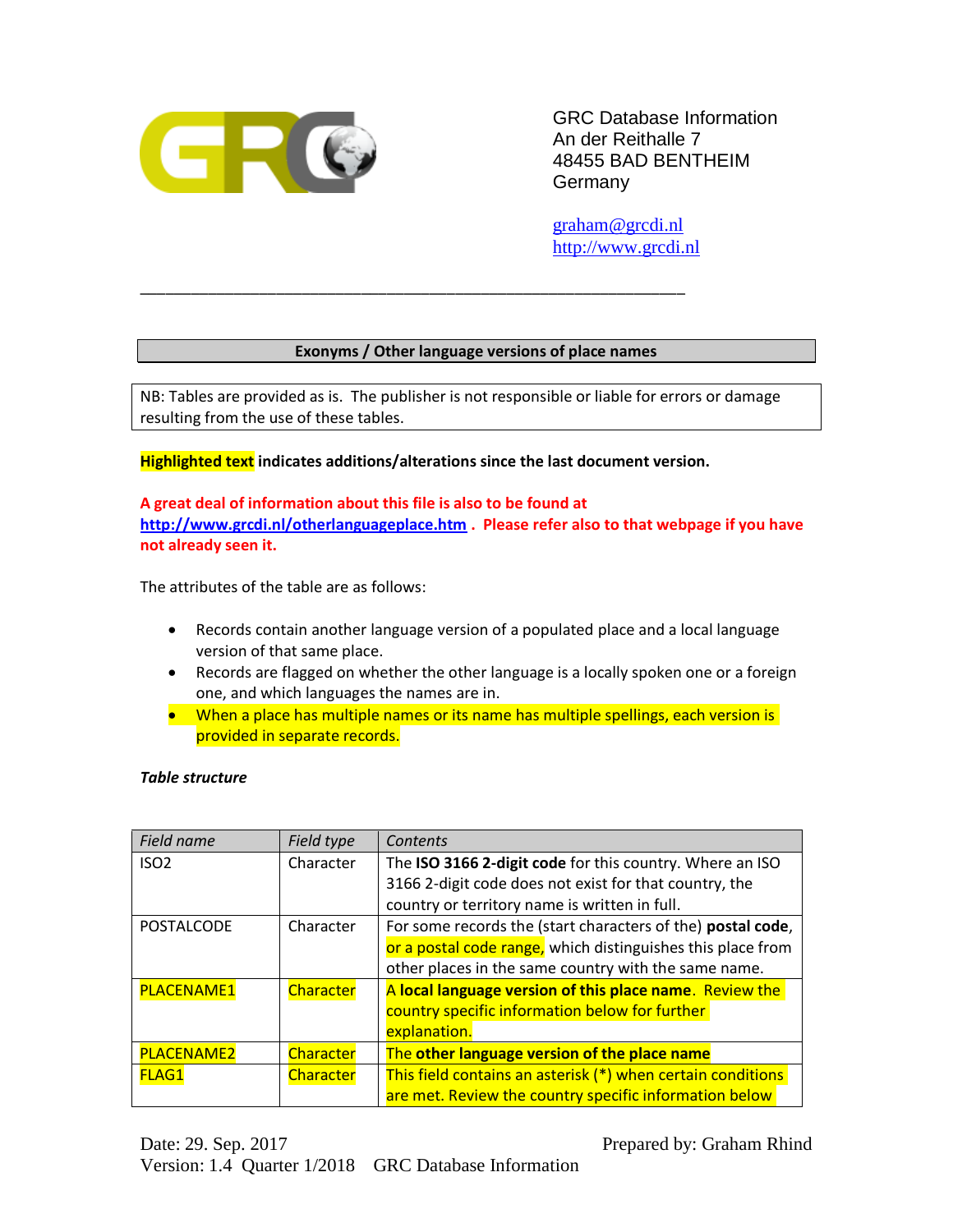|              |           | for further explanation.                                   |
|--------------|-----------|------------------------------------------------------------|
| LANGUAGE1    | Character | The ISO 639-2 (bibliographic) code for the language in     |
|              |           | which PLACENAME1 is written. See                           |
|              |           | http://www.loc.gov/standards/iso639-                       |
|              |           | 2/php/English list.php . Where no ISO 639-2 code exists    |
|              |           | for the language concerned, the language name has been     |
|              |           | added in English in full. This field may contain "Local"   |
|              |           | when multiple languages are spoken in the country/place;   |
|              |           | or "Bilingual" when both local-language versions are       |
|              |           | provided.                                                  |
| LANGUAGE2    | Character | The ISO 639-2 (bibliographic) code for for the language in |
|              |           | which PLACENAME2 is written See                            |
|              |           | http://www.loc.gov/standards/iso639-                       |
|              |           | 2/php/English list.php . Where no ISO 639-2 code exists    |
|              |           | for the language concerned, the language name has been     |
|              |           | added in English in full. This field may contain "Local"   |
|              |           | when multiple languages are spoken in the country/place;   |
|              |           | or "Bilingual" when both local-language versions are       |
|              |           | provided.                                                  |
| <b>FLAG2</b> |           | L indicates that this is a locally spoken language; F      |
|              |           | indicates that this is a foreign language. Review the      |
|              |           | country specific information below for further             |
|              |           | explanation.                                               |

# **Country-specific information**

## **Abkhazia (Abkhazia)**

*Foreign*: Georgian -> Spanish *Local*: Georgian -> Abkhazian, Russian

## **Afghanistan (AF)**

*Foreign*: Farsi -> French, Icelandic, Irish

## **Albania (AL)**

*Local*: Albanian -> Greek, Romany *Foreign*: Albanian -> English, French, German, Hungarian, Icelandic, Irish, Italian, Latvian, Lithuanian, Macedonian, Maltese, Norwegian, Polish, Portuguese, Romanian, Serbian, Slovakian, Slovene, Spanish, Swedish, Turkish, Ukrainian

## **Algeria (DZ)**:

#### *Local*: Arabic -> Berber

*Foreign*: Arabic -> English, French, German, Icelandic, Irish, Italian, Maltese, Slovakian, **Spanish** 

## **Andorra (AD)**:

*Local*: Catalan -> French, Spanish

## **Angola (AO)**:

*Foreign*: Portuguese -> Icelandic

## **Argentina (AR)**:

*Foreign*: Spanish -> Irish, Vietnamese, Welsh

## **Armenia (AM)**:

*Foreign*: Armenian -> Dutch, French, German, Icelandic, Irish, Russian, Spanish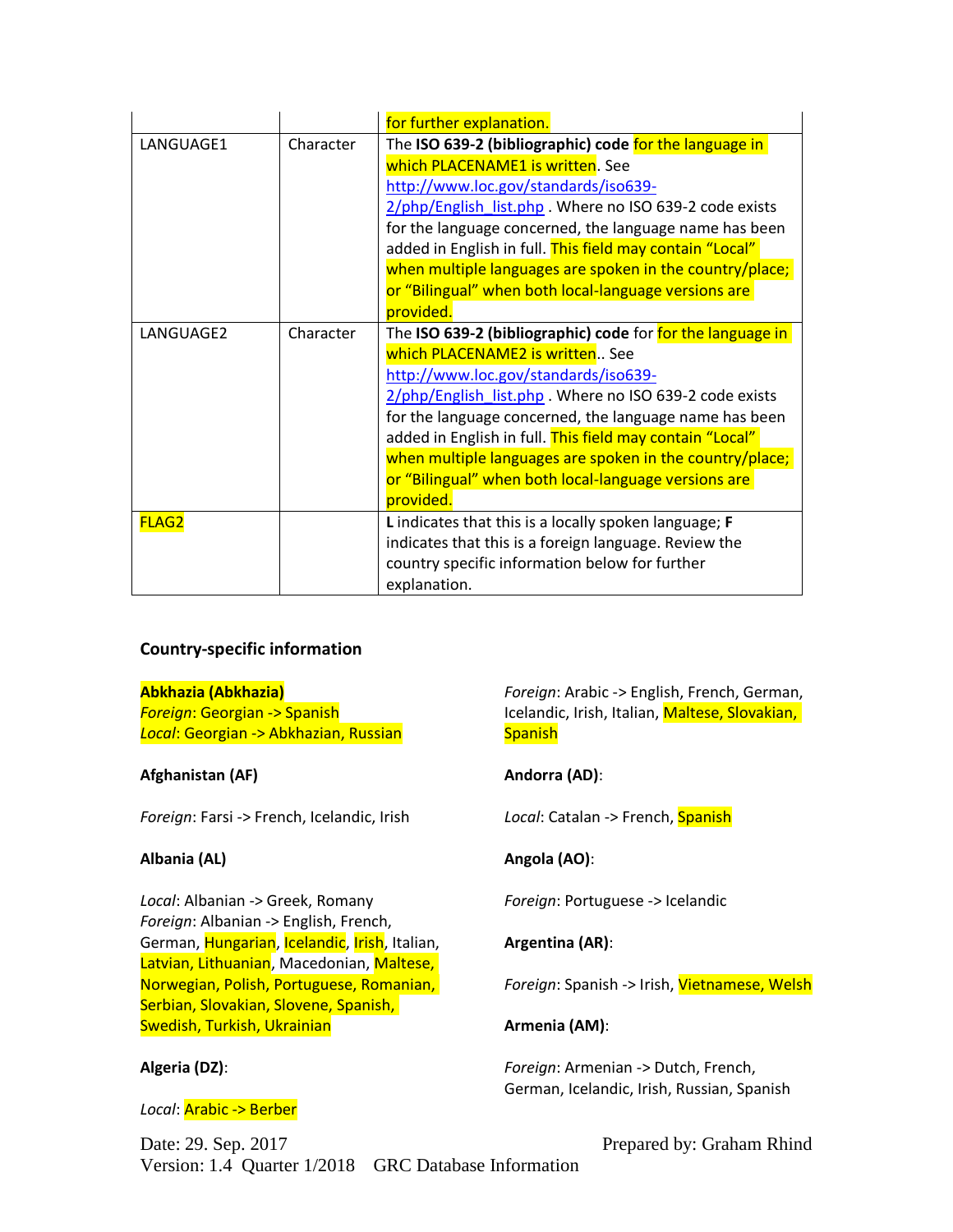### **Australia (AU)**:

*Foreign*: English -> French, Irish, Maltese, Spanish, Vietnamese

### **Austria (AT)**:

*Local*: German -> Croatian, Friulian, Hungarian (within Burgenland), Romani, Slovenian, Wendish

*Foreign*: German -> Czech, Dutch, English, French, Hungarian (outside Burgenland) Icelandic, Irish, Italian, Latvian, Lithuanian, Maltese, Polish, Portuguese, Romanian, Russian, Serbian, Slovakian, Spanish, Ukrainian, Vietnamese

### **Azerbaijan (AZ)**:

*Foreign*: Azeri -> Dutch, English, French, German, Icelandic, Russian, Spanish.

*Places marked with an asterisk (\*) in field FLAG1 are in the separatist-held province of Nagorno-Karabakh.* 

#### **Bahamas (BS)**:

*Foreign*: English -> Icelandic

#### **Bahrain (BH)**:

*Foreign*: Arabic -> English

#### **Bangladesh (BD)**:

*Foreign*: Bengali -> English, French, Italian

## **Belarus (BY)**:

*Foreign*: Belarussian -> German, Hebrew, Irish, Lithuanian, Polish, Russian, Ukrainian

**Belgium (BE)**:

Bilingual place names have both local languages included in the LANGUAGE1 field, e.g. "Bruxelles/Brussel". The national languages are flagged as "local" where there is a legally recognised minority of speakers in that place. In other cases, the alternative national language is flagged as "foreign".

*Places marked with an asterisk (\*) in field FLAG1 are in the Pay d'Arlon region, where German or Letzebuergesch names may be used locally.* 

*Local*: Bilingual -> Dutch, French Dutch -> French French -> Dutch, German, Letzebuergesch (in the Pay d'Arlon) German -> French

*Foreign*: Bilingual -> German, Hungarian, Italian, Latvian, Lithuanian, Maltese, Norwegian, Polish, Portuguese, Slovakian, Slovene, Spanish, Vietnamese French -> Dutch, German, Italian, Latvian, Letzebuergesch (outside the Pay d'Arlon), Slovakian, Spanish Dutch -> English, French, German, Italian, Latvian, Polish, Portuguese, Slovakian, Spanish

## **Belize (BZ)**:

*Foreign*: English -> French, Icelandic

**Bhutan (BT)**:

*Foreign*: Dzongkha -> French, Icelandic

## **Bolivia (BO)**:

*Local*: Spanish -> Aymara, Quecha

*Foreign*: Spanish -> Icelandic

#### **Bosnia-Hercegovina (BA)**: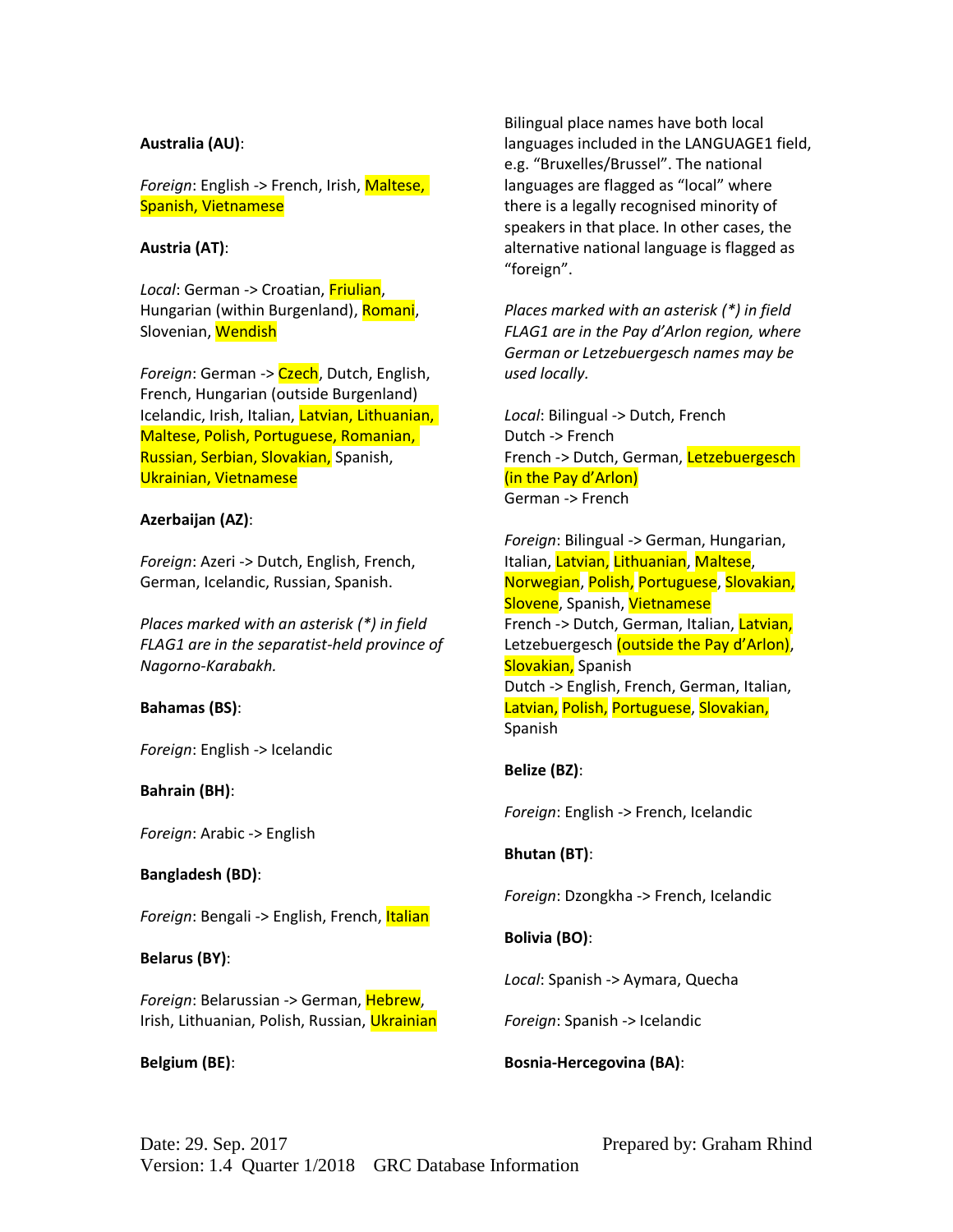*Foreign*: Bosnian -> Hungarian, Icelandic, Irish

**Botswana (BW)**:

*Foreign*: Tswana -> Icelandic

### **Brazil (BR):**

*Foreign*: Portuguese -> English, Icelandic, Irish, Vietnamese

## **Bulgaria (BG)**:

*Local* Bulgarian -> Turkish

*Foreign*: Bulgarian -> Dutch, English, French, Greek, Hungarian, Irish, Italian, Maltese, Portuguese, Romanian, Serbian, Spanish

## **Burundi (BI)**:

*Foreign*: Rundi -> Icelandic

## **Cameroon (CM)**:

*Foreign*: French -> German, Icelandic

## **Canada (CA)**:

Inuktitut place names are given priority in Nunavut and northern Québec. In the rest of Québec, French names are given priority.

*Local*: French -> English Inuktitut -> English, French

*Foreign*: English -> Icelandic, Irish

*For places marked with an asterisk (\*) in field FLAG1 the official name is the Inuktitut one.* 

# **Central African Republic (CF)**:

*Foreign*: French -> Icelandic

# **Chad (TD):**

*Foreign*: Arabic -> English, German

## **Chile (CL):**

*Foreign*: Spanish -> Icelandic

## **China (CN)**:

*Foreign*: Chinese -> Dutch, English, French, German, Icelandic, Irish, Italian, Maltese, Russian, Serbian, Slovakian, Spanish, Swedish, Vietnamese

## **Colombia (CO)**:

*Foreign*: Spanish -> English, French, Icelandic

# **Cook Islands (CK)**:

*Foreign*: Rarotongan -> Icelandic

# **Croatia (HR)**:

Though Italian is spoken and recognised in Istria, place names in Italian are currently all flagged as "foreign". Hungarian exonyms are local in the areas on the border with Hungary, foreign elsewhere.

*Local*: Hungarian (near to the Hungarian border), Istrian

*Foreign*: French, German, Italian, Hungarian (away from the Hungarian border), Irish, Maltese, Polish, Slovakian, Slovene

*Places marked with an asterisk (\*) in field FLAG1 are in the areas on the border with Hungary.*

# **Cuba (CU)**:

*Foreign*: Spanish -> English, French, Hungarian, Italian, Russian, Swedish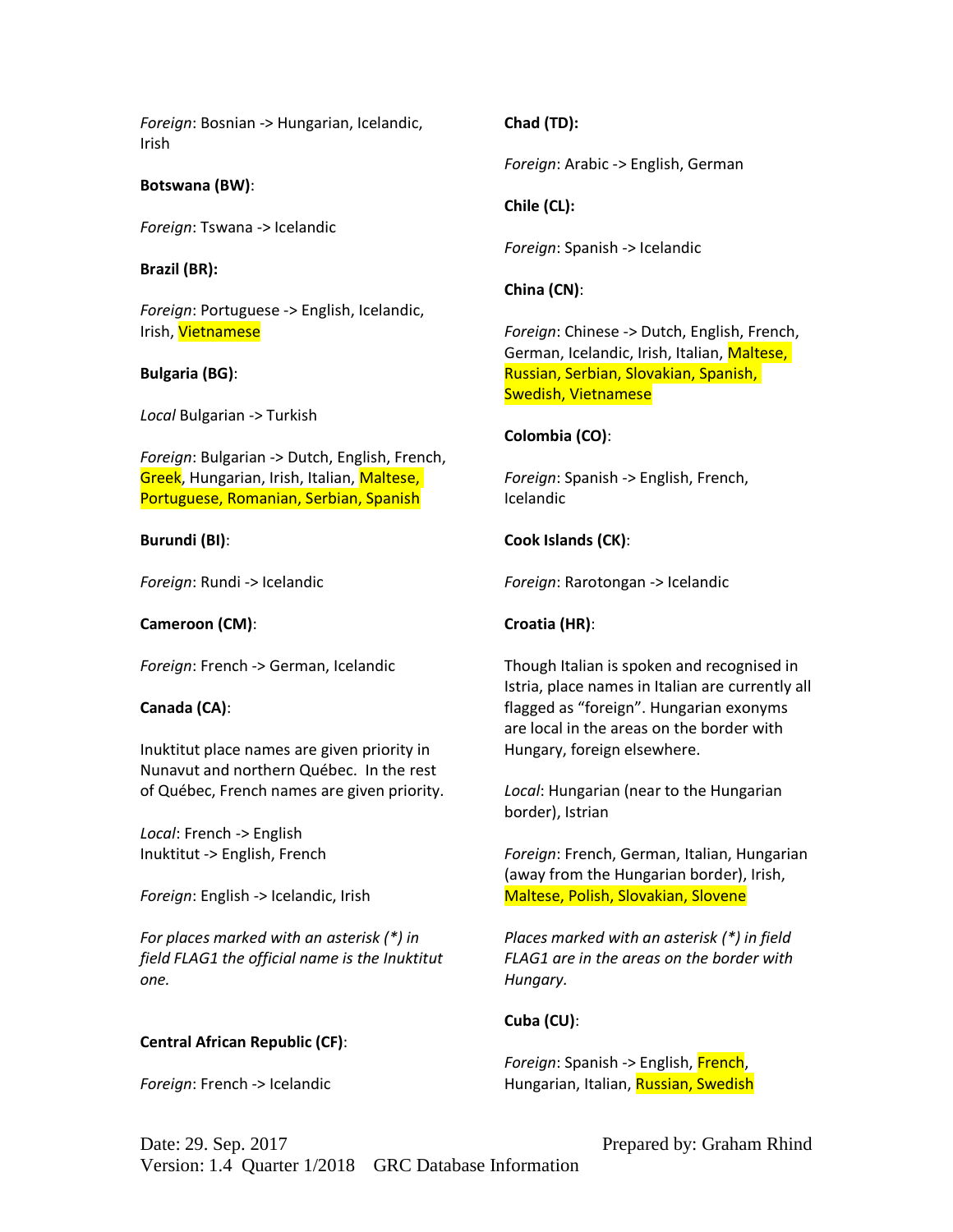### **Cyprus (CY)**:

For settlements in Northern Cyprus the local version given is the Turkish one; for other settlements the local version given is the Greek one.

#### *Local*: Greek -> Turkish

*Foreign*: Greek -> Armenian, English, French, German, Hungarian, Icelandic, Irish, Italian, Maltese, Portuguese, Romanian, Russian, Serbian, Slovakian, Slovene, Spanish Turkish -> English, French, Italian

#### **Czech Republic (CZ)**:

*Foreign*: Czech -> Dutch, English, French, German, Hungarian, Icelandic, Irish, Italian, Maltese, Polish, Portuguese, Romanian, Russian, Serbian, Slovene, Spanish, Swedish, Vietnamese

#### **Denmark (DK)**:

*Foreign*: Danish -> Dutch, English, French, German, Hungarian, Icelandic, Irish, Italian, Latvian, Lithuanian, Maltese, Polish, Portuguese, Romanian, Russian, Serbian, Slovakian, Slovene, Spanish, Swedish, Vietnamese

#### **Djibouti (DJ)**:

*Foreign*: Arabic -> German, Italian

#### **Dominican Republic (DO)**:

*Foreign*: Spanish -> French, Icelandic

#### **Egypt (EG)**:

*Foreign*: Arabic -> Dutch, English, French, German, Icelandic, Irish, Italian, Maltese, Russian, Spanish, Swedish, Vietnamese

#### **Equatorial Guinea (GQ)**:

*Foreign*: Spanish -> Icelandic

## **Eritrea (ER)**:

*Foreign*: Tigrinya -> English, German, Italian

#### **Estonia (EE)**:

*Local*: Estonian -> Russian, Swedish, Võro-Seto

*Foreign*: German, Latvian, Lithuanian, Polish, Romanian, Swedish

*Places marked with an asterisk (\*) in field FLAG1 and where LANGUAGE2=swe show places where the Swedish language is coofficial.* 

*Places marked with an asterisk (\*) in field FLAG1 and where LANGUAGE2=vro show places where the Võro-Seto language is official.* 

#### **Ethiopia (ET)**:

*Foreign*: Amharic -> English, French, Icelandic, Italian

### **Faeroe Islands (FO)**:

*Foreign*: Færoese -> Danish, Icelandic, **Swedish** 

#### **Finland (FI)**:

The local version is given in Finnish or Swedish, dependent upon the legal linguistic status of that place: the majority language version is given.

*Local*: Finnish -> Sami, Swedish Swedish -> Finnish

*Foreign*: Finnish -> Icelandic, Irish, Maltese, Portuguese, Serbian, Vietnamese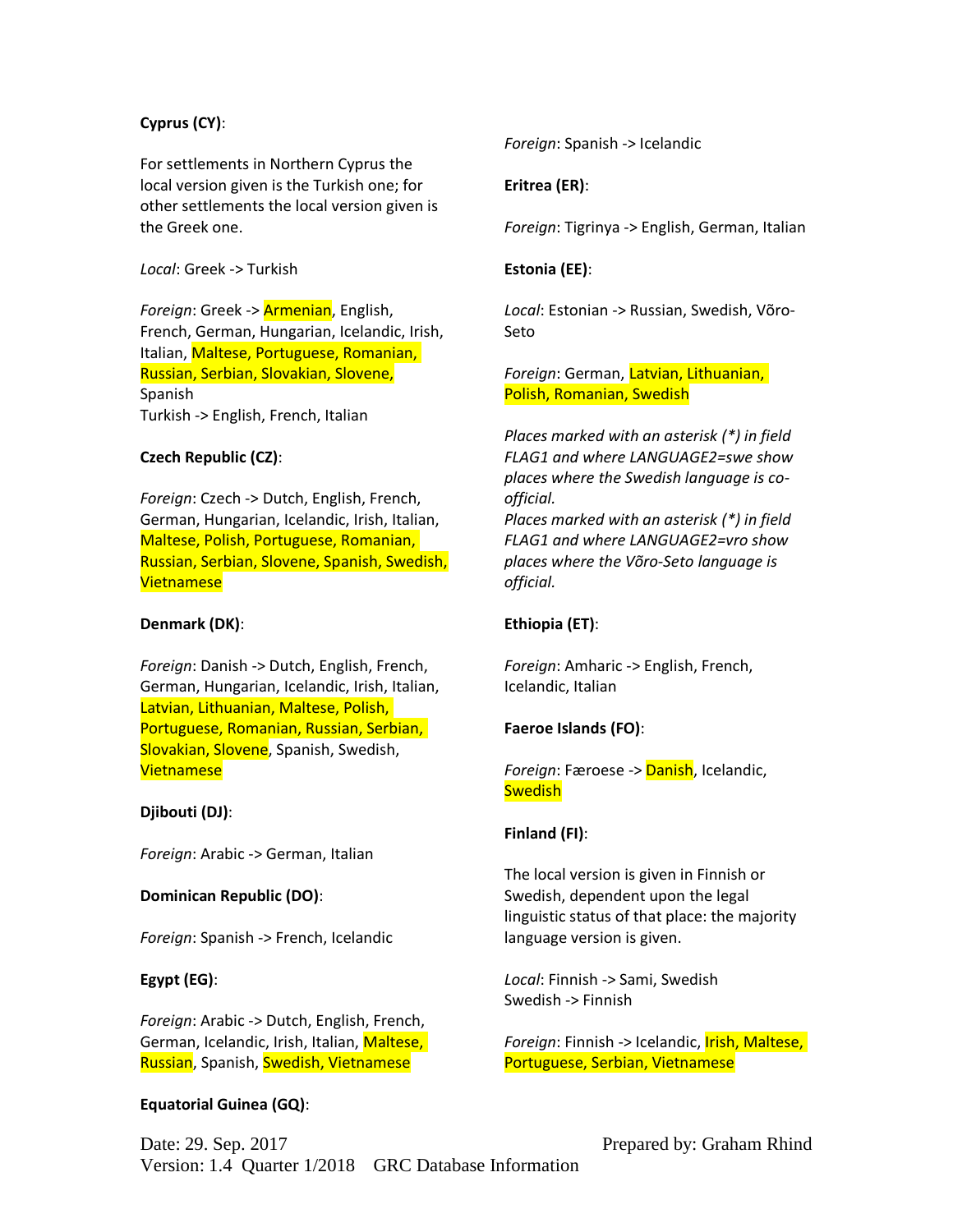#### **France (FR)**:

French local versions are given for all local languages. The "local" flag is used for place names in Dutch in the Flemish region of northern France, the "foreign" flag for places with Dutch names outside this region. The "local" flag is used for place names in German in Alsace-Lorraine, the "foreign" flag for places with German names outside this region.

*Local*: French -> Basque, Breton, Catalan, Corsican, Dutch (in French Flanders), German (in Alsace-Lorraine), Occitan

*Foreign*: French -> Dutch (outside French Flanders), English, Finnish, German (outside Alsace-Lorraine), Greek, Hungarian, Icelandic, Irish, Italian, Latvian, Lithuanian, Maltese, Polish, Portuguese, Romanian, Russian, Serbian, Slovakian, Slovene, Spanish, Ukrainian, Vietnamese

#### **French Guiana (GF)**:

*Foreign*: French -> Italian

#### **Georgia (GE)**:

*Local*: Georgian -> Russian

*Foreign*: Georgian -> German, Icelandic, **Spanish** 

## **Germany (DE)**:

*Local*: German -> Danish, Frisian, Sorbian

*Foreign*: German -> Czech, Dutch, English, French, Hungarian, Icelandic, Irish, Italian, Latvian, Letzebuergesch, Lithuanian, Maltese, Polish, Portuguese, Romanian, Russian, Slovakian, Slovene, Spanish, Vietnamese, Welsh

#### **Ghana (GH)**:

*Foreign*: Local -> French, Icelandic

### **Greece (GR)**:

*Local*: Greek -> Albanian, Macedonia

*Foreign*: Greek -> Dutch, English, French, German, Hungarian, Icelandic, Irish, Italian, Latvian, Maltese, Norwegian, Polish, Portuguese, Romanian, Russian, Serbian, Slovakian, Slovene, Spanish, Swedish, Vietnamese, Welsh

## **Greenland (GL)**:

*Foreign*: Kalaallisut -> Danish, English

### **Grenada (GD)**:

*Foreign*: English -> French

## **Guam (GU)**:

*Local*: English -> Chamorro

## **Guatemala (GT)**:

*Foreign*: Spanish -> English, French, Icelandic, Irish

## **Guernsey (GG)**:

*Foreign*: English -> French

## **Guinea (GN)**:

*Foreign*: French -> Icelandic, Irish

## **Haiti (HT)**:

*Foreign*: French -> Irish, Spanish

## **Hungary (HU)**:

*Foreign*: Hungarian -> Croatian, Czech, Dutch, French, German, Icelandic, Irish, Italian, Lithuanian, Polish, Portuguese,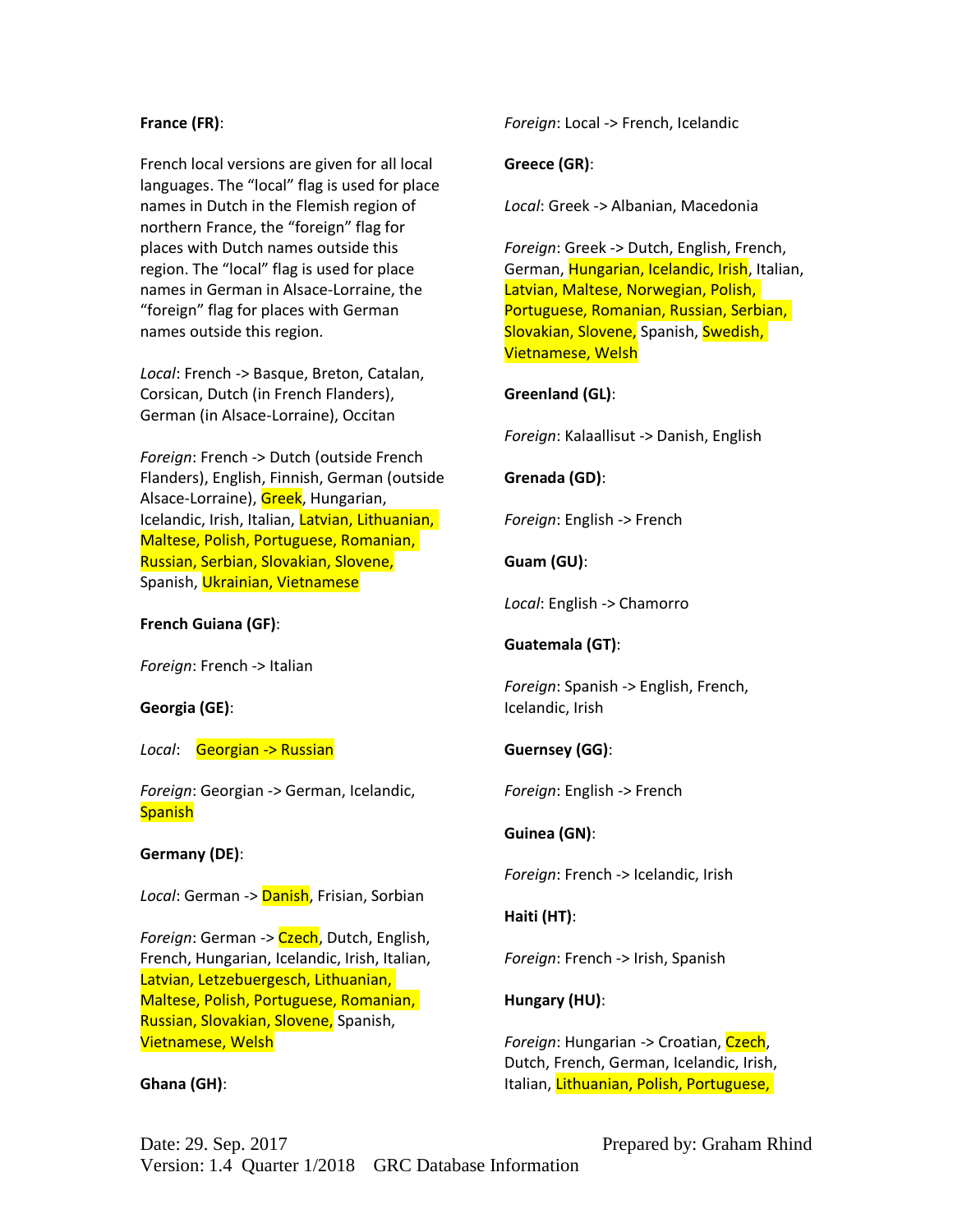Romanian, Russian, Serbian, Slovakian, Slovene, Turkish

#### **Iceland (IS)**:

*Foreign*: Icelandic -> Irish, Spanish, Swedish

#### **India (IN)**:

*Foreign*: Local -> Dutch, English, French, German, Icelandic, Irish, Italian, Serbian, Slovakian, Spanish, Vietnamese

#### **Indonesia (ID)**:

*Foreign*: Bahasa Indonesia -> Dutch, Icelandic, Irish, Italian, Maltese, Spanish, Vietnamese

#### **Iran (IR)**:

#### *Local*: Farsi – Azeri, Kurdish

*Foreign*: Farsi -> Armenian, English, French, German, Icelandic, Italian, Russian, Slovakian, Vietnamese

#### **Iraq (IQ)**:

*Foreign*: Arabic -> English, French, German, Icelandic, Irish, Italian, Maltese, Spanish, Vietnamese

#### **Ireland (IE)**:

*Local*: English->Irish Gaelic

*Foreign*: English -> Icelandic, Italian, Portuguese, Spanish, Vietnamese

*For places marked with an asterisk (\*) in field FLAG1 the official name is the Irish Gaelic one.*

#### **Isle of Man (IM)**:

*Foreign*: English -> Irish

#### **Israel (IL)**:

*Foreign*: Arabic -> Dutch, English, French, German, Greek, Icelandic, Irish, Italian, Maltese, Romanian, Russian, Slovakian, Spanish, Swedish, Vietnamese, Welsh Hebrew -> Dutch, English, French, German, Greek, Icelandic, Irish, Italian, Maltese, Romanian, Russian, Slovakian, Spanish, Swedish, Vietnamese, Welsh

### **Italy (IT)**:

*Local*: Italian -> Albanian, Friulian, French (in Valle d'Aosta), German (in South Tyrol), Ladin, Occitan, Slovene (in Friulia-Venezia Giulia), Walser

*Foreign*: Croatian, Dutch, English, French (outside Valle d'Aosta), German (outside South Tyrol), Greek, Hungarian, Icelandic, Irish, Lithuanian, Maltese, Polish, Portuguese, Romanian, Russian, Serbian, Slovakian, Slovene (outside Friulia-Venezia Giulia), Spanish, Swedish, Ukrainian, Vietnamese, Welsh

*Places marked with an asterisk (\*) in field FLAG1 and with LANGUAGE2=fre are in the Valle d'Aosta. Places marked with an asterisk (\*) in field FLAG1 and with LANGUAGE2=ger are in South Tyrol. Places marked with an asterisk (\*) in field FLAG1 and with LANGUAGE2=slv are in Friuli-Venezia Giulia.* 

#### **Japan (JP)**:

*Local*: Japanese -> Ainu

*Foreign*: Japanese -> Dutch, German, Icelandic, Irish, Italian, Maltese, Serbian, Spanish, Vietnamese

#### **Jersey (JE)**:

*Foreign*: English -> French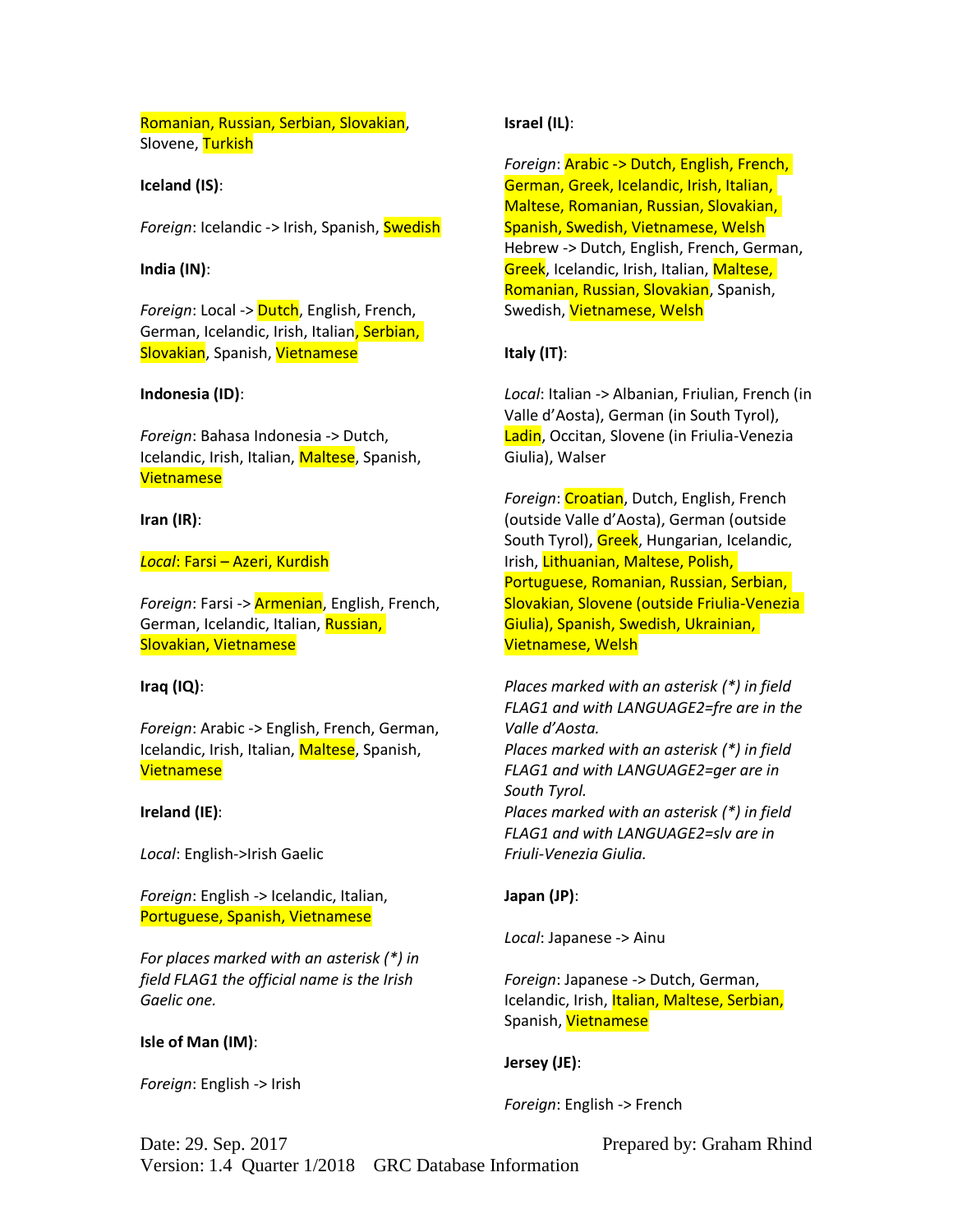#### **Jordan (JO)**:

*Foreign*: Arabic -> English, French, German, Spanish

#### **Kazakhstan (KZ)**:

*Foreign*: Dutch, English, French, German, Portuguese, Russian, Slovakian, Spanish

### **Kenya (KE)**:

*Foreign*: English -> Icelandic, Maltese

### **Kosovo (Kosovo)**:

The Albanian place name is given as the local one, though Serbian is spoken by a majority in some places.

*Local*: Albanian -> Serbian

### **Kuwait (KW)**:

*Foreign*: Arabic -> English, French, Irish, Vietnamese

## **Kyrgyzstan (KG)**:

*Foreign*: Kyrgyz -> Dutch, English, German

## **Laos (LA)**:

*Foreign*: Lao -> Spanish, Vietnamese

## **Latvia (LV)**:

*Foreign*: Belarussian, Estonian, Finnish, German, Irish, Latvian, Lithuanian, Polish, Russian, Slovakian

## **Lebanon (LB)**:

*Foreign*: Arabic ->Dutch, English, French, German, Greek, Hebrew, Icelandic, Irish, Italian, Maltese, Slovakian, Spanish, Swedish, Turkish

## **Liberia (LR)**:

*Foreign*: Local -> Icelandic

## **Libya (LY)**:

*Foreign*: Arabic -> English, French, German, Icelandic, Irish, Italian, Maltese, Spanish

**Liechtenstein (LI)**:

*Foreign*: German -> Irish

**Lithuania (LT)**:

*Foreign*: Lithuanian -> Belarussian, Czech, Georgian, German, Icelandic, Irish, Latvian, Maltese, Polish, Russian, Slovakian, Slovene, **Spanish** 

## **Luxembourg (LU)**:

The Letzebuergesch name is given as the local one in all cases.

*Local*: Letzebuergesch -> French, German

*Foreign*: Letzebuergesch -> Dutch, English, Italian, Latvian, Lithuanian, Maltese, Polish, Portuguese, Serbian, Slovene, Spanish, Swedish, Vietnamese, Welsh

## **Macedonia (MK)**:

Though Albanian is spoken by the majority in some places in north western Macedonia, the Macedonian local version is given in all cases.

*Local*: Macedonian -> Albanian

*Foreign*: Macedonian -> Irish, Romanian, Serbian, Turkish

## **Madagascar (MG)**:

*Foreign*: Malagasy -> Icelandic, Irish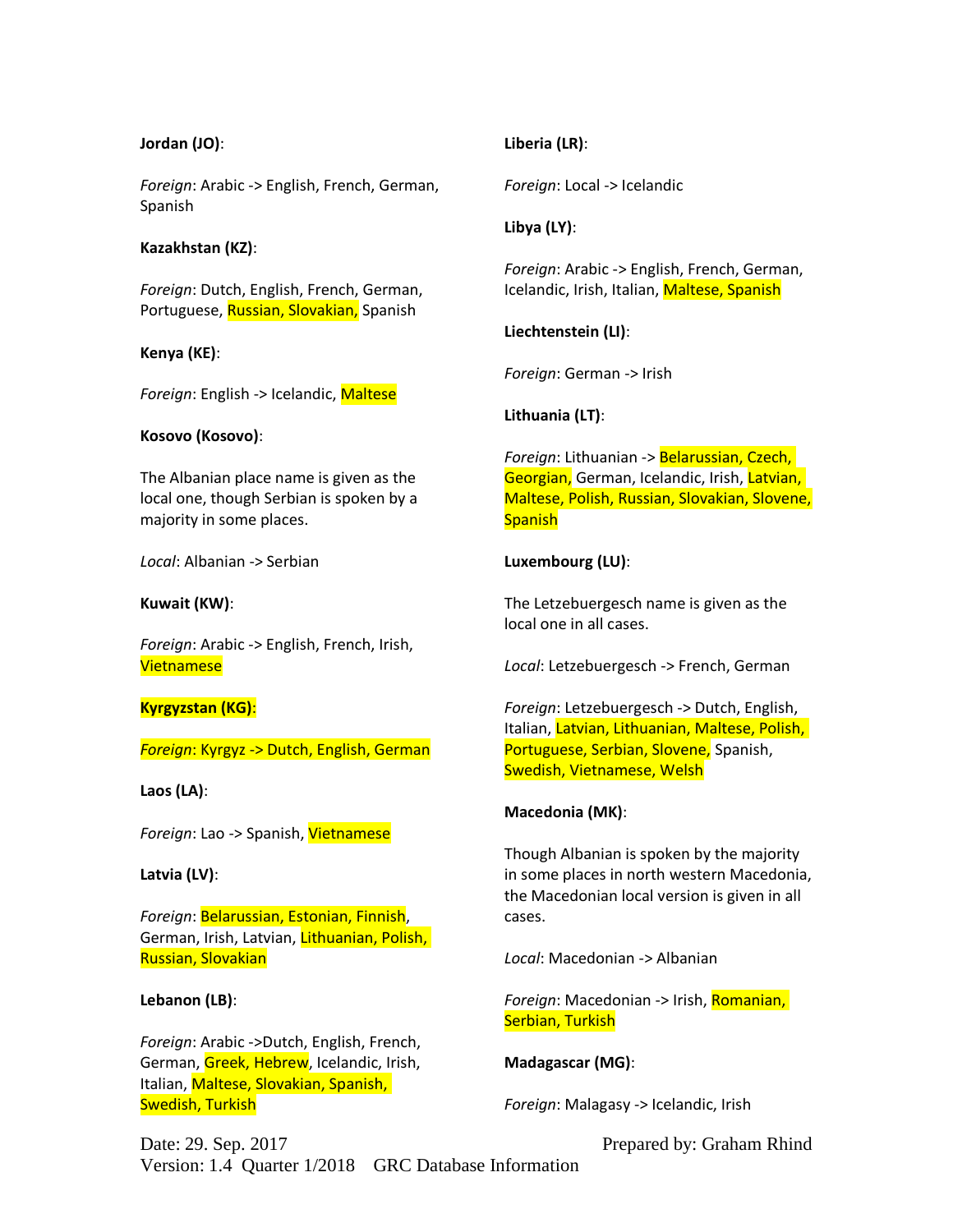### **Malawi (MW)**:

*Foreign*: Local -> Icelandic

**Malaysia (MY)**:

*Foreign*: Malay -> Dutch. German, Icelandic

**Mali (ML)**:

*Local*: Local -> French

*Foreign*: Local -> Icelandic

**Malta (MT)**:

*Local*: Maltese -> English

*Foreign*: Maltese -> French, Irish, Italian

**Marshall Islands (MH)**:

*Foreign*: Marshallese -> Icelandic

**Mauritania (MR)**:

*Foreign*: Arabic -> Icelandic

**Mexico (MX)**:

*Foreign*: Spanish -> English, German, Icelandic, Irish, Italian, Maltese, Vietnamese

## **Moldova (MD)**:

*Foreign*: Romanian -> German, Hungarian, Icelandic, Irish, Lithuanian, Polish, Russian, Serbian, Slovakian, Slovene, Ukrainian

## **Mongolia (MN)**:

*Foreign*: Mongolian -> Icelandic, Russian, **Slovakian** 

## **Montenegro (ME)**:

*Foreign*: Serbian -> Albanian, Irish, Italian, Romanian

# **Morocco (MA)**:

*Local*: Arabic -> Berber

*Foreign*: Arabic -> English, French, Italian, Portuguese, Russian, Spanish, Swedish

**Mozambique (MZ)**:

*Foreign*: Local -> Icelandic, Portuguese

**Myanmar (MM)**:

*Foreign*: Burmese -> English, French, German, Icelandic, Irish, Vietnamese

**Namibia (NA)**:

*Foreign*: Local -> German

**Nepal (NP)**:

*Foreign*: Nepali -> Icelandic

**Netherlands (NL)**:

*Local*: Dutch -> Frisian

*Foreign*: Dutch -> English, French, German, Hungarian, Icelandic, Irish, Italian, Latvian, Lithuanian, Maltese, Norwegian, Portuguese, Romanian, Russian, Serbian, Slovakian, Spanish, Swedish, Vietnamese

# **New Zealand (NZ)**:

*Local*: English -> Maori

*Foreign*: English -> Irish

**Nicaragua (NI)**:

*Foreign*: Spanish -> Icelandic

**Niger (NE)**:

*Foreign*: Local -> Icelandic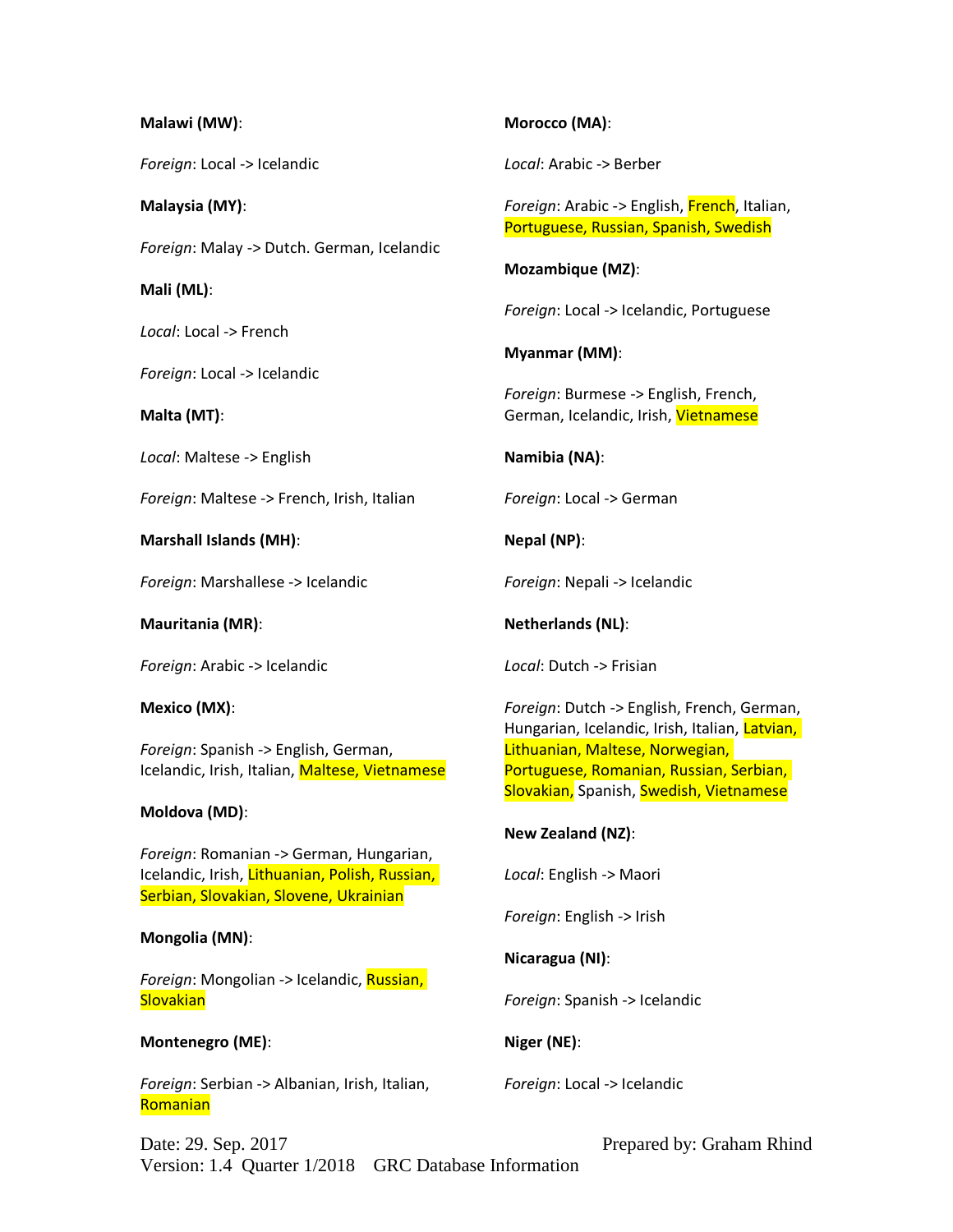### **Nigeria (NG)**:

*Foreign*: Local -> Icelandic

### **Northern Cyprus (Northern Cyprus)**

*Local*: Turkish -> Gree

*Foreign*: Turkish -> English, French, Italian, Russian

### **North Korea (KP)**:

*Foreign*: Korean -> Dutch, English, French, German, Icelandic, Irish, Italian, Russian, Spanish, Vietnamese

### **Norway (NO)**:

*Foreign*: Norwegian -> Icelandic, Irish

### **Oman (OM)**:

*Foreign*: Arabic -> English, French, Icelandic, Italian

#### **Papua New Guinea (PG)**:

*Foreign*: Tolai -> German

## **Paraguay (PY)**:

*Local*: Spanish -> Guarani

*Foreign*: Spanish -> Icelandic

#### **Peru (PE)**:

*Local*: Spanish -> Quechua

*Foreign*: Spanish -> Icelandic, Irish

## **Philippines (RP)**:

*Foreign*: Tagalog -> Dutch, French, Icelandic, Irish, Vietnamese

#### **Polish (PL)**:

*Foreign*: Polish -> Belarussian, Bulgarian, Czech, Dutch, English, French, German, Icelandic, Irish, Italian, Latvian, Lithuanian, Maltese, Portuguese, Romanian, Russian, Slovakian, Slovene, Sorbian, Spanish,

Swedish, Ukrainian, Vietnamese

## **Portugal (PT)**:

*Foreign*: Portuguese -> Dutch, English, French, German, Hungarian, Icelandic, Irish, Italian, Latvian, Lithuanian, Maltese, Polish, Romanian, Russian, Serbian, Slovakian, Slovene, Spanish, Swedish, Vietnamese

## **Qatar (QA)**:

*Foreign*: Arabic -> English

**Romanian (RO)**:

*Local*: Romanian -> Hungarian

*Foreign*: Romanian -> Bulgarian, Croatian, Czech, English, French, German, Greek, Icelandic, Irish, Italian, Latvian, Lithuanian, Maltese, Polish, Portuguese, Russian, Serbian, Slovakian, Slovene, Spanish, Swedish, Turkish, Ukrainian

## **Russia (RU)**:

*Local*: Russian -> Finnish, Sami, Võro-Seto

*Foreign*: Russian -> Czech, Dutch, English, Estonian, French, German, Hungarian, Icelandic, Irish, Italian, Latvian, Lithuanian, Maltese, Norwegian, Polish, Portuguese, Romanian, Serbian, Slovakian, Spanish, Swedish, Vietnamese, Welsh

## **Rwanda (RW)**:

*Foreign*: Kinyarwanda -> Icelandic

## **Samoa (WS)**: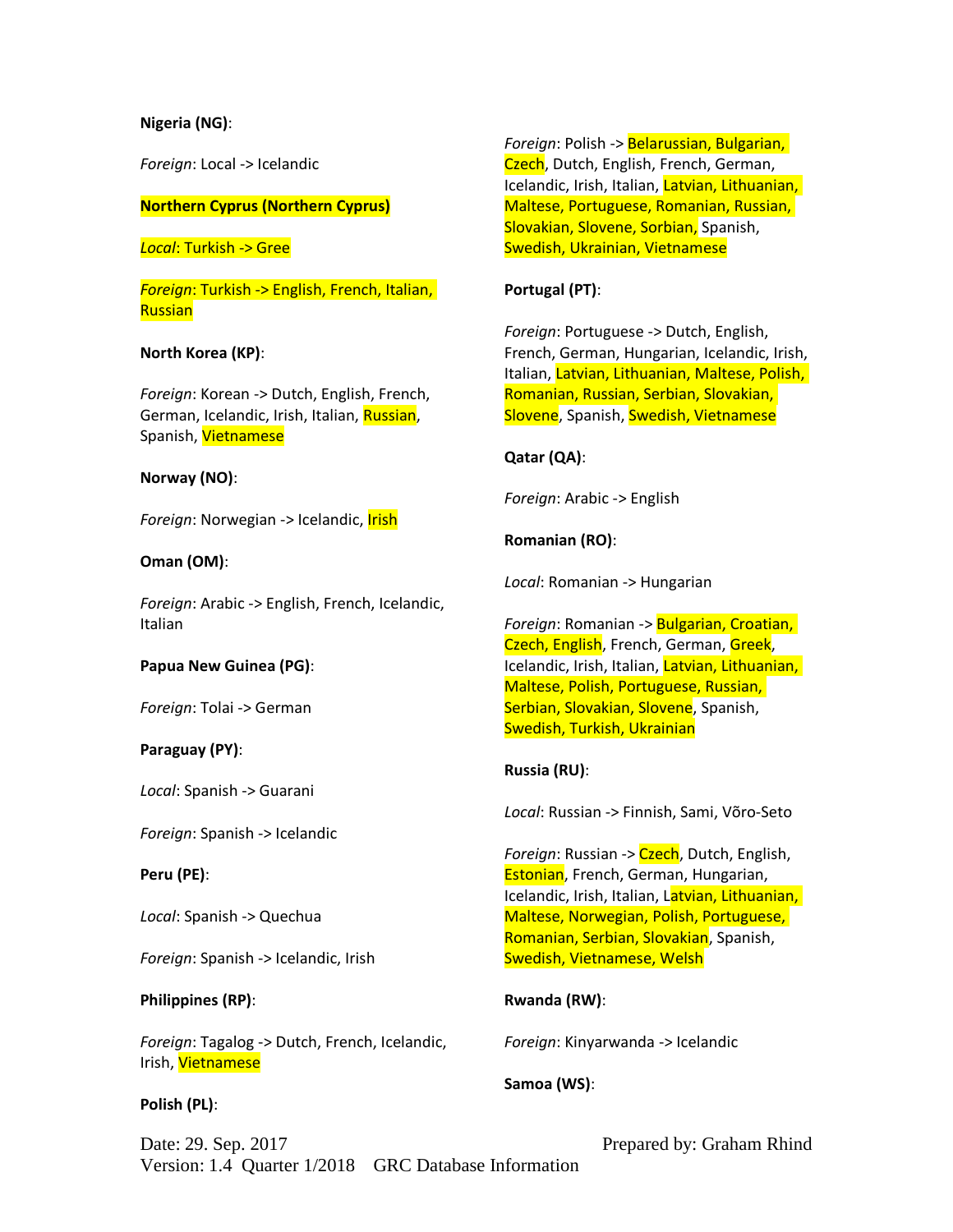*Foreign*: Samoan -> Icelandic

**San Marino (SM)**:

*Foreign*: Italian -> French

**Saudi Arabia (SA)**:

*Foreign*: Arabic -> Dutch, English, French, German, Icelandic, Irish, Italian, Maltese, Slovakian, Spanish, Swedish

#### **Senegal (SN)**:

*Local*: French -> Wolof

*Foreign*: French -> Irish

#### **Serbia (RS)**:

Excludes Kosovo. Hungarian, Romanian and Slovakian exonyms are flagged as local in Vojvodina, foreign elsewhere.

*Local*: Serbian -> Albanian, Bulgarian, Hungarian, Romanian, Rusyn, Slovakian,

*Foreign*: Serbian -> Croatian, Dutch, English, French, German, Hungarian, Icelandic, Irish, Italian, Latvian, Lithuanian, Maltese, Polish, Portuguese, Romanian, Russian, Slovakian, Spanish, Turkish, Ukrainian

*Places marked with an asterisk (\*) in field FLAG1 and with LANGUAGE2=hun are in the Vojvodina.*

*Places marked with an asterisk (\*) in field FLAG1 and with LANGUAGE2=rom are in the Vojvodina.*

*Places marked with an asterisk (\*) in field FLAG1 and with LANGUAGE2=slo are in the Vojvodina.*

#### **Singapore (SG)**:

*Foreign*: English -> French, German

#### **Slovakia (SK)**:

*Local*: Slovakian -> Croatian, Hungarian, Rusyn

*Foreign*: Slovakian -> French, German, Irish, Polish, Romanian, Serbian, Ukrainian

**Slovenia (SI)**:

*Local*: Slovene -> Hungarian, Italian

*Foreign*: Slovene -> Croatian, French, German, Hungarian, Irish, Italian, Lithuanian, Serbian

*Places marked with an asterisk (\*) in field FLAG1 and with LANGUAGE2=hun are near to the Hungarian border with Hungarianspeaking minorities. Places marked with an asterisk (\*) in field FLAG1 and with LANGUAGE2=ita are in the coastal areas with Italian-speaking minorities.*

#### **Solomon Islands (SB):**

*Foreign*: Local -> Irish

#### **Somalia (SO)**:

*Foreign*: Somali -> Icelandic, Italian

#### **South Africa (ZA)**:

*Local*: English -> Ndebele, Xhosa, Zulu

*Foreign*: Afrikaans -> Dutch, French, German, Icelandic, Irish, Italian, Slovakian, Spanish, Swedish English -> Dutch, French, German, Icelandic, Irish, Italian, Slovakian, Spanish, Swedish

## **South Korea (KR):**

*Foreign*: Korean -> Dutch, French, Icelandic, Irish, Italian, Maltese, Russian, Spanish, Vietnamese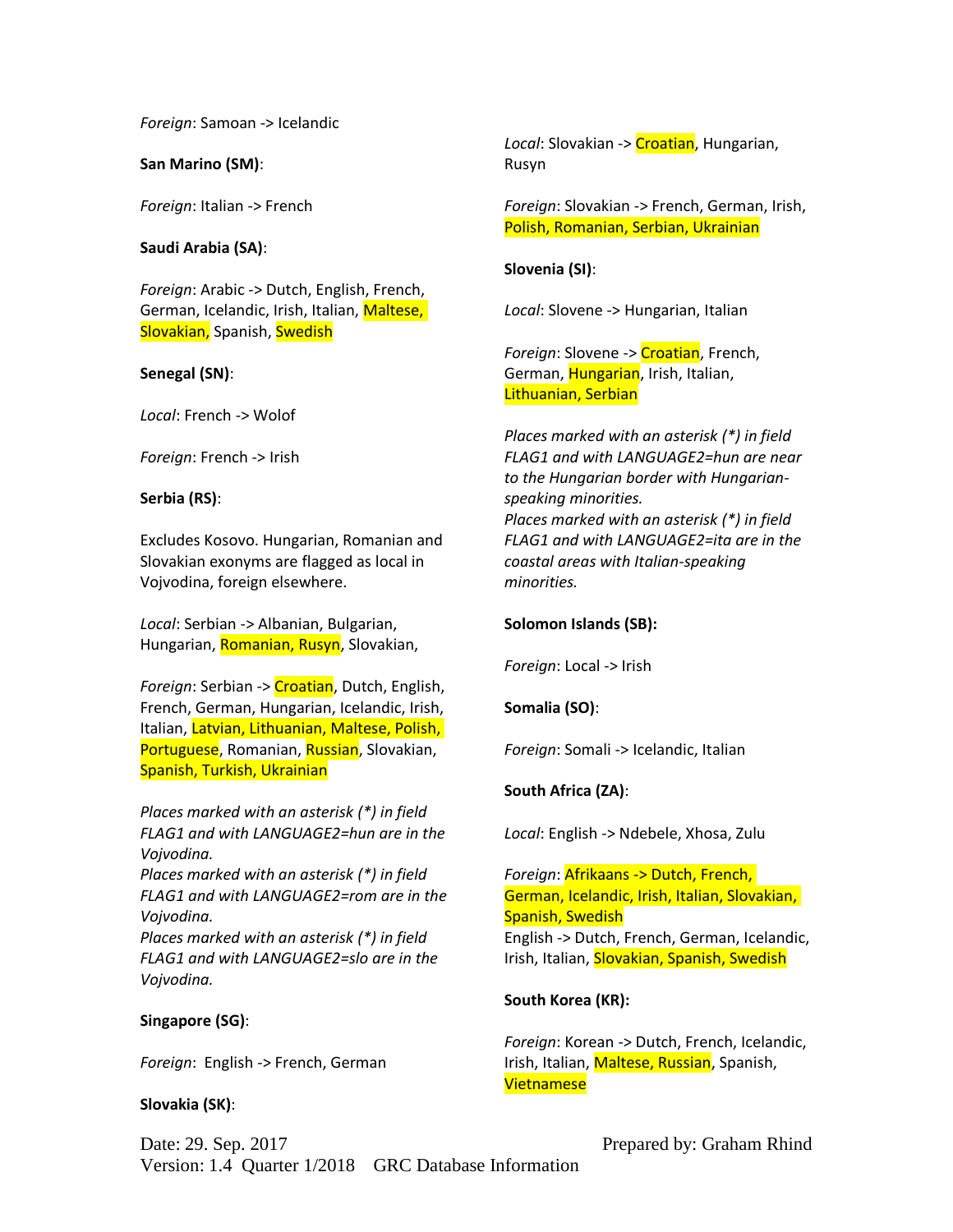## **Spain (ES)**:

The Spanish version is given as the local version for all national languages.

*Local*: Spanish -> Aragonese, Asturian, Basque, Catalan, Galician

*Foreign*: Spanish -> Dutch, English, French, German, Icelandic, Irish, Italian, Lithuanian, Maltese, Polish, Portuguese, Serbian, Slovene, Vietnamese.

#### **Sri Lanka (LK)**:

*Foreign*: Sinhalese -> German

#### **Sudan (SD)**:

*Foreign*: Arabic -> English, German, Icelandic, Irish, Italian

#### **Suriname (SR)**:

*Foreign*: Local -> Icelandic

#### **Svalbard & Jan Mayan (SJ)**:

*Foreign*: Norwegian -> Icelandic

#### **Sweden (SE)**:

*Local*: Swedish -> Sami

*Foreign*: Swedish -> Dutch, English, Finnish, French, Icelandic, Irish, Italian, Lithuanian, Maltese, Polish, Portuguese, Russian, Serbian, Slovakian, Spanish, Vietnamese

#### **Switzerland (CH)**:

Though no strict language boundaries exist in Switzerland, the majority local language version is given except for bilingual Biel/Bienne, where both versions are used together.

*Local*: French -> German German -> French, Italian, Romansch Italian -> French, German Bilingual -> Italian Romansch -> Italian

*Foreign*: French -> English, Irish, Latvian, Maltese, Polish, Portuguese, Romanian, Russian, Serbian, Slovakian, Spanish, Ukrainian, Vietnamese German -> Dutch, English, Irish, Latvian, Lithuanian, Maltese, Polish, Portuguese, Romanian, Russian, Serbian, Slovakian, Slovene, Spanish, Ukrainian Spanish

#### **Syria (SY)**:

*Foreign*: Arabic -> English, French, German, Icelandic, Irish, Italian, Maltese, Romanian, Russian, Spanish, Swedish

#### **Taiwan (TW)**:

*Foreign*: Chinese -> English, Icelandic, Vietnamese

#### **Tajikistan (TJ)**:

*Foreign*: Tajik -> Dutch, French, German, Icelandic

#### **Tanzania (TZ):**

*Foreign*: Local -> Icelandic

#### **Thailand (TH)**:

*Foreign*: Thai -> English, German, Icelandic, Russian, Vietnamese

#### **Tonga (TO)**:

*Foreign*: Tongan -> Icelandic

## **Trinidad & Tobago (TT):**

#### *Foreign*: English -> Spanish